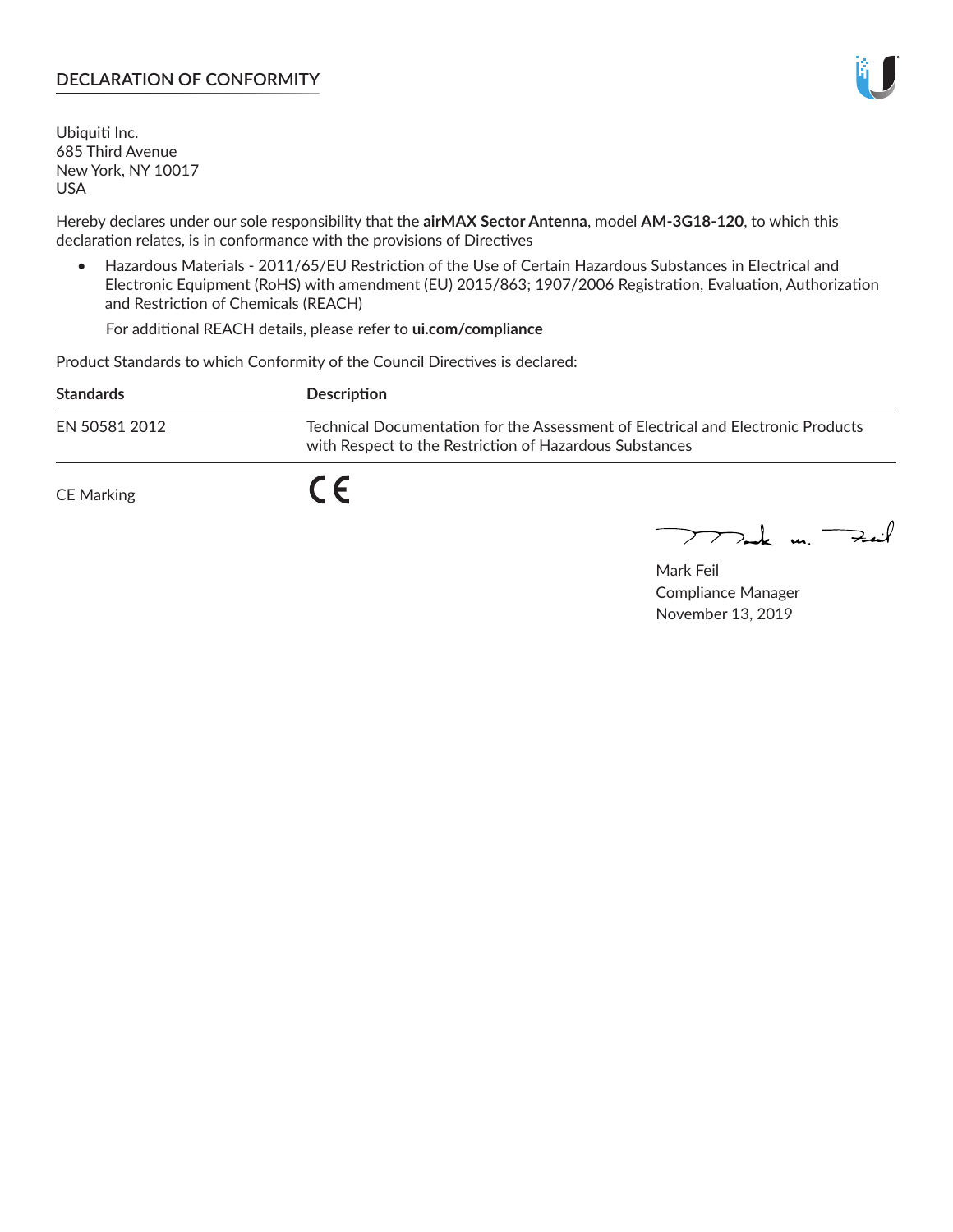# **DECLARATION OF CONFORMITY**



## **български** [Bulgarian]

С настоящото UBIQUITI декларира, че това устройство AM-3G18-120 отговаря на основните изисквания и други приложими разпоредби на Директива 2011/65/ЕС с изменение (ЕС) 2015/863.

## **Hrvatski** [Croatian]

Tvrtka UBIQUITI ovim putem izjavljuje da je ovaj uređaj AM-3G18-120 u skladu s osnovnim zahtjevima i ostalim bitnim odredbama direktiva 2011/65/EU i dopunom (EU) 2015/863.

# **Čeština** [Czech]

Společnost UBIQUITI tímto prohlašuje, že zařízení AM-3G18-120 splňuje základní požadavky a jiné související podmínky směrnice 2011/65/EU a dodatku (EU) 2015/863.

### **Dansk** [Danish]

Hermed erklærer UBIQUITI, at denne AM-3G18-120-enhed overholder de essentielle krav og andre relevante bestemmelser i direktivet 2011/65/EU med tillæg (EU) 2015/863.

### **Nederlands** [Dutch]

UBIQUITI verklaart hierbij dat dit AM-3G18-120-apparaat voldoet aan de essentiële vereisten en andere relevante voorwaarden uit de Europese richtlijn 2011/65/EU en gedelegeerde richtlijn (EU) 2015/863.

#### **English**

Hereby, UBIQUITI, declares that this AM-3G18-120 device, is in compliance with the essential requirements and other relevant provisions of Directive 2011/65/EU with amendment (EU) 2015/863.

### **Eesti keel** [Estonian]

Käesolevaga kinnitab UBIQUITI, et antud AM-3G18-120 seade vastab direktiivis 2011/65/EL välja toodud põhilistele nõuetele ning muudele asjakohastele sätetele, koos parandusega (EL) 2015/863.

#### **Suomi** [Finnish]

UBIQUITI vakuuttaa täten, että tämä AM-3G18-120-laite on direktiivien 2011/65/EU ja (EU) 2015/863 oleellisten vaatimusten ja muiden ehtojen mukainen.

#### **Français** [French]

Par les présentes, UBIQUITI déclare que ce dispositif AM-3G18-120 est conforme aux exigences essentielles et aux autres dispositions pertinentes de la directive 2011/65/UE avec l'amendement (UE) 2015/863.

## **Deutsch** [German]

UBIQUITI erklärt hiermit, dass dieses Gerät AM-3G18-120 den grundlegenden Anforderungen und anderen relevanten Bestimmungen der Richtlinien 2011/65/EU und (EU) 2015/863 entspricht.

#### **Ελληνικά** [Greek]

Δια του παρόντος η UBIQUITI δηλώνει ότι αυτή η συσκευή AM-3G18-120 συμμορφώνεται με τις βασικές απαιτήσεις και άλλες σχετικές διατάξεις της Οδηγίας 2011/65/ΕΕ με την τροποποίηση (ΕΕ) 2015/863.

#### **Magyar** [Hungarian]

Az UBIQUITI kijelenti, hogy a(z) AM-3G18-120 számú eszköz megfelel a 2011/65/EU irányelv (EU) 2015/863. számú módosítása alapvető követelményeinek és egyéb vonatkozó rendelkezéseinek.

#### **Íslenska** [Icelandic]

UBIQUITI lýsir því hér með yfir að AM-3G18-120 er í samræmi við nauðsynlegar kröfur og önnur viðeigandi ákvæði í tilskipun 2011/65/EU ásamt viðbótum í (EU) 2015/863.

#### **Italiano** [Italian]

Con la presente, UBIQUITI dichiara che il presente dispositivo AM-3G18-120 è conforme ai requisiti essenziali e alle altre disposizioni pertinenti della direttiva 2011/65/UE con l'emendamento (UE) 2015/863.